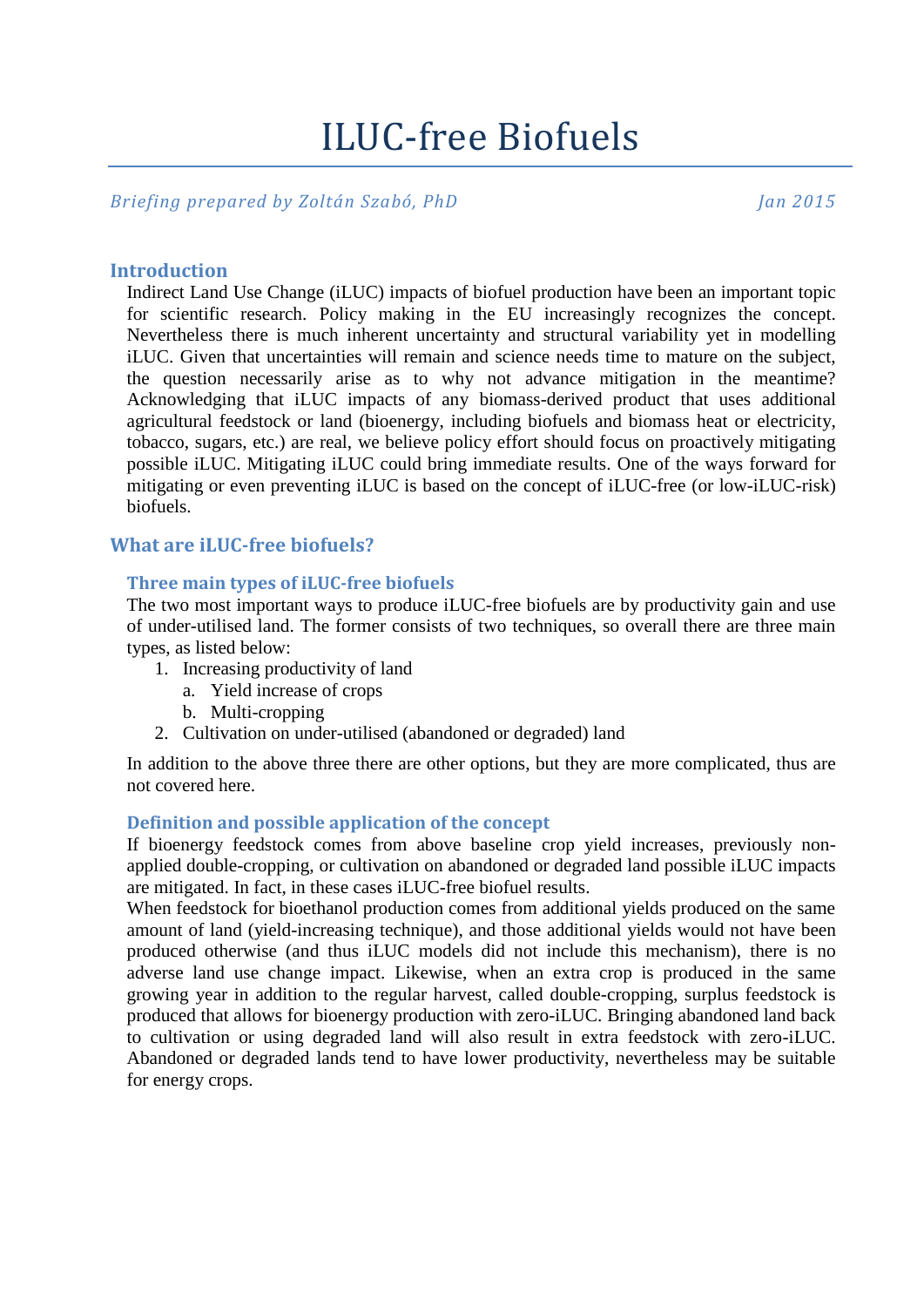### **Scope of iLUC-free biofuels**

The potential for iLUC-free biofuels in Europe is considerable. Yield increase potential and multi-cropping, as well as abandoned lands in Europe are substantial. The yield gaps in Central and Eastern Europe and neighbouring countries are particularly large.

A recent iLUC mitigating study (Wicke and Faaij, 2015) 1 finds large low-ILUC-risk potential. In four case studies the authors show that undesired LUC from biofuel targets can be prevented by the proposed technical measures for modernizing and sustainably intensifying the entire agricultural sector and by using under-utilized land for additional production. Not only is the iLUC-free potential larger than the projected increased demand due to biofuel targets, it is also larger than the increased demand without biofuel targets. Thereby, undesired LUC from all uses and specifically ILUC from biofuels can be prevented. For instance the potential for iLUC-free corn ethanol is three to ten times that of National Renewable Energy Action Plan target for bioethanol in Hungary in 2020.

### **Sustainable intensification of agricultural production**

In the case of yield increase given that more feedstock will need to be produced from the same amount of land, and the need to not increasing the burden on the environment, how can more feedstock be produced sustainably? Godfray et al. (2010) offers sustainable intensification of agricultural production<sup>2</sup> as a way forward. [Tscharntke](http://www.sciencedirect.com/science/article/pii/S0006320712000821) et al.  $(2012)^3$  use the term agroecological intensification.

The key is more efficient use of inputs and improved management techniques. It is not the fertilizer applied on land that contributes to nitrification but the volume not taken up by the plants. Technologies are readily available (i.e. precision farming, GIS), they are not a constraint. Yield increase can be achieved by improved fertilizer application, mechanization, better seeds, precision farming, irrigation, etc. In short it is possible that increase in production of feedstock does not imply the application of more inputs, thus the burden on the environment is not increased.

Multi-cropping technique can serve as winter cover crop to bring additional environmental benefits in terms of soil erosion and soil emission (GHG) profile of cropping.

### **Additional benefits**

The greatest value of bioenergy systems is unlocked when the entire agricultural sector is considered, and bioenergy policies may play a key role in bringing investments, hence jobs, to agriculture. Bioenergy policies may stimulate agricultural investments necessary to create sectoral change and revitalize rural communities.

### **Conclusion**

1

Biofuels do not have iLUC impact if produced from increased land productivity (crop yield increase or multi-cropping), or use of under-utilised (abandoned/degraded) land. The potential for iLUC-free feedstock is substantial in the EU. If iLUC mitigation policies are designed and implemented, EU bioenergy production will be the most sustainable globally, with benefits to climate, agriculture and jobs.

<sup>&</sup>lt;sup>1</sup> Wicke, B., Faaij, A. et al (2015): iLUC Prevention Project. Copernicus Institute of Sustainable Development at Utrecht University http://www.uu.nl/en/research/copernicus-institute-of-sustainabledevelopment/research/energy-and-resources/potential-indirect-land-use-change-iluc

<sup>&</sup>lt;sup>2</sup> "Producing more food from the same area of land while reducing the environmental impacts requires what has been called "sustainable intensification"." Godfray, H.C.J., et al. (2010): Food security: the challenge of feeding 9 billion people. Science 327, 812–818.

<sup>&</sup>lt;sup>3</sup> Tscharntke, T. et al. (2012): Global food security, biodiversity conservation and the future of agricultural intensification. Biological Conservation 151 (2012) 53–59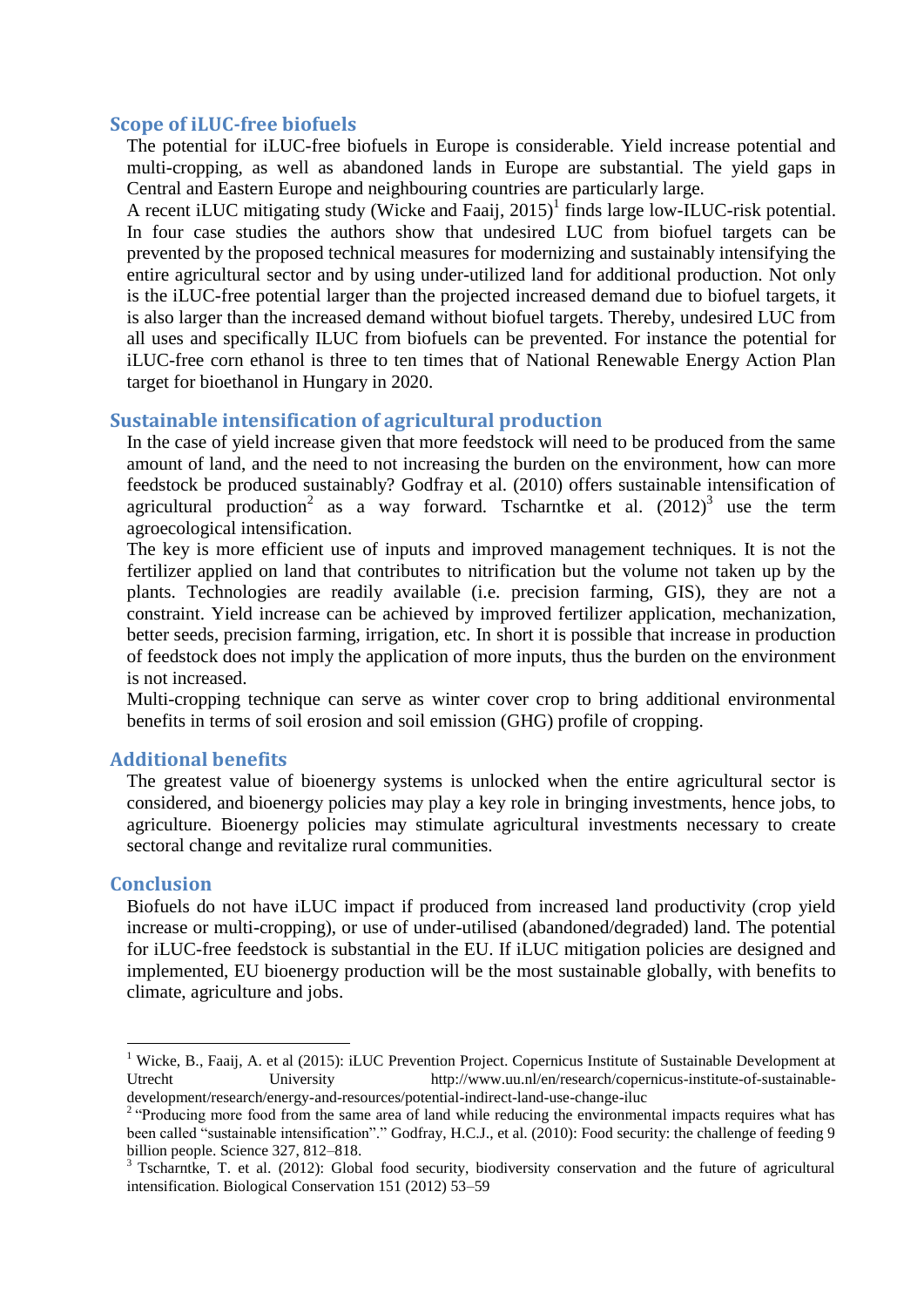# iLUC-free Biofuels – policy application

# **Designing EU policy for iLUC-free biofuels**

# **Latest policy efforts of 'low-iLUC-risk' biofuels**

The common position of the Council of Energy Ministers (June 2014) introduces the concept of 'low-iLUC-risk' biofuels, i.e. biofuels from schemes that achieve productivity increases beyond business-as-usual may be considered low-iLUC-risk. Low-iLUC-risk biofuels were not proposed to receive any preferential treatment or incentives, so the next step may be to make use of the concept and adopt relevant measures. One of the ways is to release low-iLUCrisk biofuels from the proposed cap on conventional biofuels.

Note that the term low-iLUC-risk biofuels actually refers to biofuels with zero-iLUC impacts (iLUC-free). It is suggested that the term in policy documents is modified accordingly.

# **Principles of enabling and making use of iLUC-free biofuels**

Certifying iLUC-free biofuel production and allowing it to contribute to the renewable energy target specified in Renewable Energy Directive is a promising way to bring climate benefits while mitigating risks. The following are some key aspects for any respective policy to consider.

# **Establishing baselines for the main types of iLUC-free biofuels**

- 1. Increasing productivity of the land
	- Baseline to be applied for yield increase: historic average yields of the past 10 years. Any harvest above this trend line is considered iLUC-free.
	- Baseline to be applied for multi-cropping: qualifies if there was no multi-cropping practiced generally in 2008 or in the prior decade. Any harvest beyond the primary crop is considered iLUC-free feedstock.
- 2. Cultivation on under-utilised land (abandoned or degraded land used for production of bioenergy feedstock)
	- Baseline to be applied: arable land that was not in food/feed production in 2008 or in the prior decade (could include tobacco and other non-food crops), or land that is classified as degraded.

# **Some policy specifics**

- iLUC-free biofuels from yield increases will be determined on NUTS levels (i.e. not farm level). Farm level will be used for abandoned/degraded land, multi-cropping and other iLUC-free pathways.
- All sustainability criteria specified in RED apply and an anti-land-grabbing criterion is added ("Bioenergy feedstock shall not come from land that in 2008 was the primary source of sustenance for a local community.").
- IFPRI (2011) will be used for reporting purposes to calculate the GHG impacts of biofuels produced between the 11.7 MToe IFPRI 2011 baseline and the actual amount of a cap on conventional biofuels. Alternatively, GLOBIOM 2015 can also be used. But in view of a stable regulatory environment this choice is not be left open.